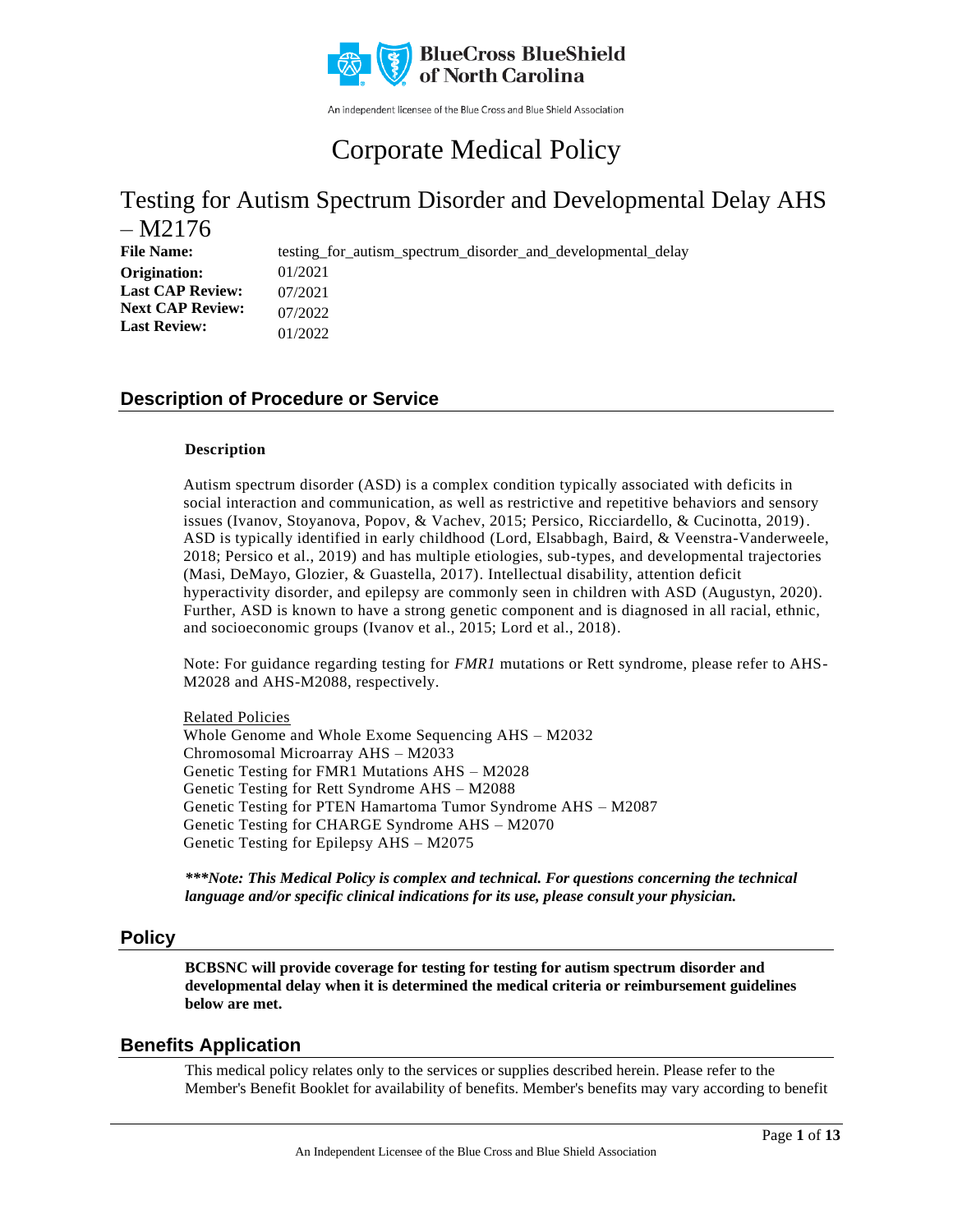design; therefore member benefit language should be reviewed before applying the terms of this medical policy.

### **When Testing for Autism Spectrum Disorder and Developmental Delay is covered**

- 1. Targeted genetic testing of a child with signs and symptoms of Autism Spectrum Disorder (ASD) or developmental delay (See Notes 1) is considered medically necessary as follows:
	- a. If syndrome diagnosis or metabolic disorder is suspected based on physical examination (such as dysmorphology, growth parameters [including head circumference], and skin examination), the appropriate targeted testing much be ordered.

Note 1: For 5 or more gene tests being run on the same platform, such as multi-gene panel next generation sequencing, please see Laboratory Procedures Reimbursement Policy AHS – R2162

### **When Testing for Autism Spectrum Disorder and Developmental Delay is not covered**

- 1. Multi-gene panel testing of more than 50 genes on a single platform is considered not medically necessary.
- 2. Concurrent ordering of multi-gene panel tests for a specific condition (e.g. ASD) is considered not medically necessary; only one multi-gene panel test may be ordered at a time for a specific condition.
- 3. Testing for carbon metabolites and/or amines, including but not limited to melatonin, serotonin, and amino acids, in any body fluid is considered not medically necessary to screen for or diagnose either ASD or non-ASD developmental delay.
- 4. MicroRNA (miRNA) analysis in any body fluid is considered not medically necessary to screen for or diagnose either ASD or non-ASD developmental delay.
- 5. Microbiome analysis in any body fluid is considered not medically necessary to screen for or diagnose either ASD or non-ASD developmental delay.

### **Policy Guidelines**

### **Background**

Autism spectrum disorder (ASD) is a prevalent neurodevelopmental disorder affecting approximately one in 45 children in the United States with an average male to female ratio of  $4-$ 5:1; very similar ASD prevalence rates are reported around the world (Vuong & Hsiao, 2017; Wiśniowiecka-Kowalnik & Nowakowska, 2019). ASD is typically characterized by impaired social interaction and other restrictive and repetitive behaviors, and ASD is diagnosed behaviorally based on the presence of abnormal social communication and repetitive behavior (Vuong & Hsiao, 2017).

The condition may be either idiopathic or syndromic, with many syndromic cases related to genetic disorders, such as Rett syndrome (Persico et al., 2019). While many aspects relating to the etiology of the condition are poorly understood, ASD is known to have a strong genetic component; many familial inheritance patterns have been associated with the condition, and up to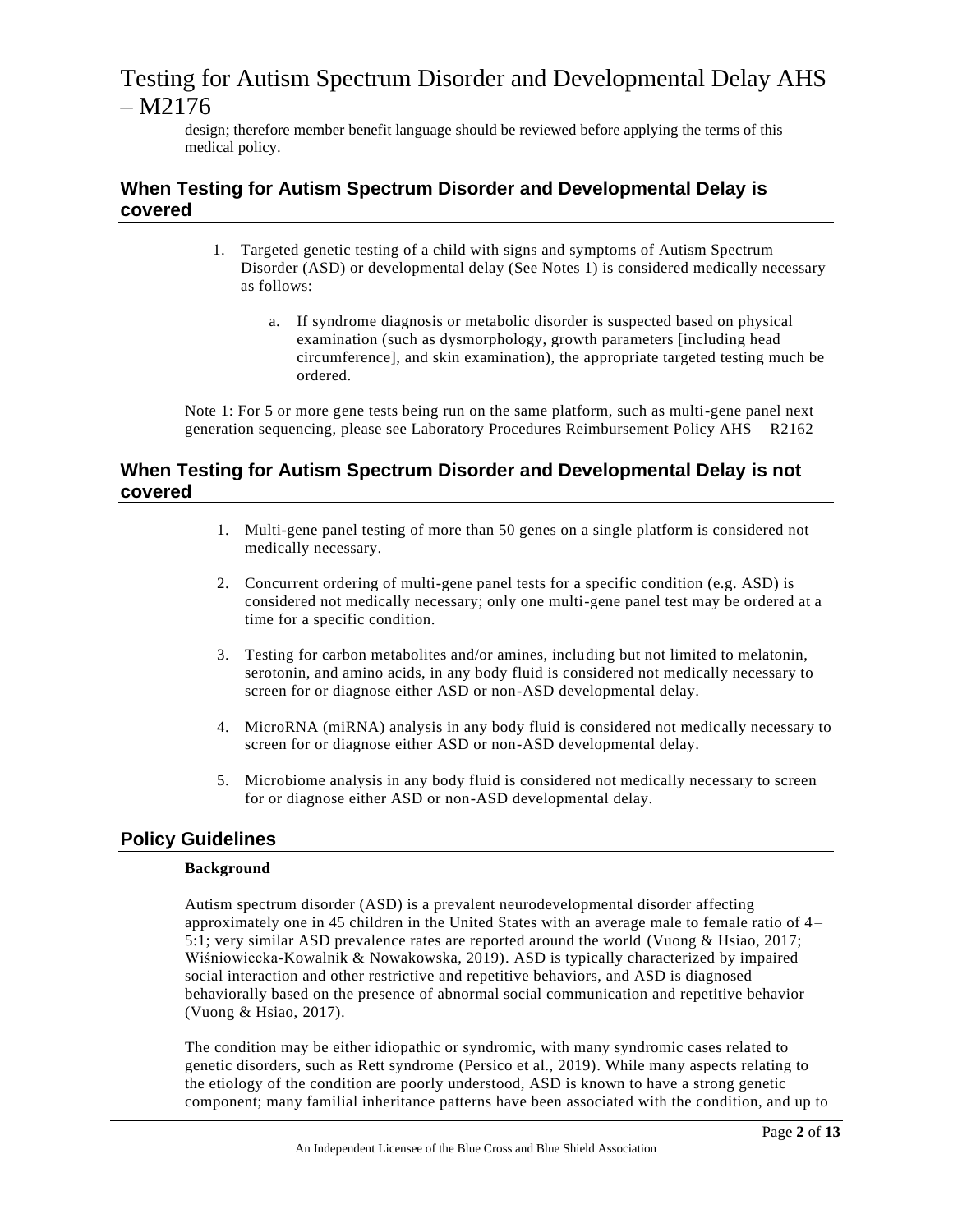1000 genes may be potentially implicated (Ramaswami & Geschwind, 2018). Known ASD risk factors include chromosomal deletion(s) and prematurity (Muhle, Reed, Stratigos, & Veenstra-VanderWeele, 2018). Researchers report that parents who have a child with autism have a 2-18% chance of having another child with autism (Lyall et al., 2017; Waye & Cheng, 2018).

Diagnosis of ASD includes a comprehensive evaluation by a multidisciplinary team to determine if the child's symptoms meet the criteria for ASD, as outlined in the *Diagnostic and Statistical Manual of Mental Disorders* (DSM), to determine the child's neurodevelopment profile of strengths and weaknesses, and to assess whether the child has any other associated or underlying condition(s) (Augustyn & von Hahn, 2021). The fifth edition of the DSM requires the individual have all of the following:

- Social communication and social interaction deficits in multiple settings as demonstrated by all of the following—social-emotional reciprocity, a lack of understanding or awareness of the feelings of others; nonverbal communicative behaviors; difficulty in developing, maintaining, and understanding interpersonal relationships; and
- Repetitive behavior patterns as demonstrated with at least two of the following stereotyped or repetitive movements; obsessive, compulsive adherence to routines or patterns of verbal or nonverbal behaviors; highly fixated, abnormal preoccupation on specific interests; increased or decreased responses to sensory input, such as adverse responses to environment; and
- Impaired function due to symptoms; and
- Symptoms present early in developmental period of life; and
- Symptoms "are not better explained by intellectual disability (formerly referred to as mental retardation) or global developmental delay (Augustyn & von Hahn, 2020)."

A differential diagnosis of ASD from other conditions that impair social communication, interaction, or development may help guide possible therapeutic options. These conditions include both global delay (or intellectual disability) and intellectual giftedness, social communication disorder, developmental language disorder, learning disorders, hearing impairment, Landau-Kleffner syndrome (LKS or acquired epileptic aphasia), Rett syndrome, fetal alcohol spectrum disorder (FASD), attachment disorder, attention deficit hyperactivity disorder (ADHD), anxiety disorder, obsessive-compulsive disorder (OCD), stereotypic movement disorder, or tic disorders (such as Tourette syndrome). Each of these disorders may share individual characteristics of ASD while exhibiting distinguishing characteristics for their respective condition, such as appropriate imaginative play, normal reciprocal social interactions, or specific morphologies (e.g. the characteristic facial features of FASD) (Augustyn & von Hahn, 2021; Hyman, Levy, & Myers, 2020; Volkmar et al., 2014).

Both genetic and environmental factors play a part in the etiology of ASD. Even though ASD is more prevalent in males, male-to-male transmission in certain lineages indicates that ASD is not solely X-linked (Hallmayer et al., 1996; Muhle, Trentacoste, & Rapin, 2004). Genetic analysis can be performed using chromosomal microarray, karyotype, or genetic sequencing including next-generation sequencing (NGS) or whole exome sequence (WES) analysis. Specific genetic testing should be based on the clinical findings of the affected individual and family history. The American College of Medical Genetics and Genomics reports "the following approximate diagnostic yields are expected in the genetic evaluation of ASDs:

• CMA [chromosomal microarray] (10%)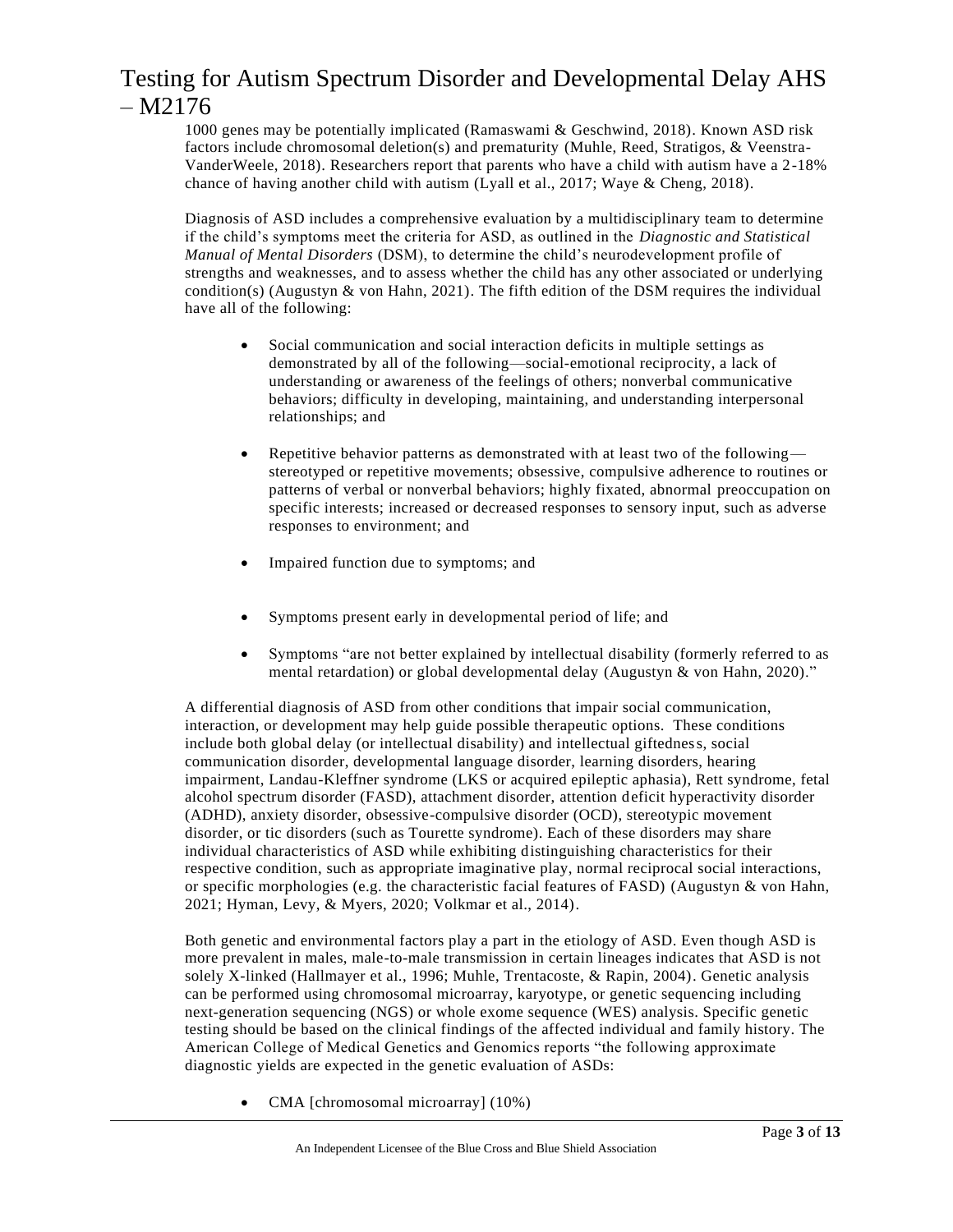- Fragile  $X(1-5%)$
- *MECP2* (4% of females)
- *PTEN* (5% of those with head circumferences > 2.5 SDs [standard deviations] that are tested)
- Karyotype (3%)
- Other (10%). Currently, there are no published studies that collate the yield on the other identifiable etiologies of autism… Using empiric estimates and clinical experience, this has been estimated as 10% (Schaefer & Mendelsohn, 2013)."

Chromosomal microarray (CMA) is a microarray-based genomic copy-number analysis test that can be used to help diagnose unexplained developmental delay, intellectual disability, and ASD, as well as multiple congenital anomalies (Miller et al., 2010). CMA cannot detect balanced translocations; however, these de novo translocations are infrequently encountered (Beaudet, 2013). Karyotype can be used in instances where a balanced translocation is suspected, such as a history of two or more miscarriages (Augustyn & von Hahn, 2021).

Besides CMA and karyotyping, genetic sequencing can be used to screen for possible mutations, in particular NGS and WES analysis. NGS refers to the use of a single platform to sequence multiple strands of nucleic acid rapidly in parallel. This technique can be utilized to screen the entire exome for whole exome sequencing (or WES) analysis (Hulick, 2021). A number of genetic tests are commercially available, including the Clarifi™ test (Quadrant Biosciences, Inc.), an NGS-based saliva test that measures epigenetic microRNAs and the microbiome to generate an algorithmic report of the predictive probability of ASD (Quadrant\_Biosciences, 2020a, 2020b).

While it is believed that inborn errors of metabolism account for only 5% of autistic individuals, defects in one-carbon metabolism are one of the most-often reported physiopathologies reported to be associated with autism, as these disturbances to cellular bioenergetics lead to increased oxidative stress, impaired redox homeostasis, and methylation disruption, the third of which portend to deficits in gene expression, neurotransmitter synthesis, and neuronal synchronization (Carrasco, Salazar, Tiznado, & Ruiz, 2019; Paşca et al., 2009). Similarly, with regard to amines, neurotransmitters that are amino acids and their derivatives are thought to play critical roles in the diagnosis of ASD, with hypotheses ranging from the differentiation and migration of neurons, the synaptic plasticity of neurons, and the perturbation of reward- and motivation-related circuits modulated by concentrations of serotonin, glutamate, and dopamine, respectively (Pavăl, 2017; Vargason et al., 2018). It is no surprise, then, that the richness of the field means that it is ripe for a foray into expanding our understanding of ASD and the concomitant ther apeutic consequences.

In addition to genetic testing, different biomarkers have been proposed as possible aids in diagnosing ASD and developmental delay. The Children's Autism Metabolome Project (CAMP) [Clinical Trials Identifier NCT02548442], funded by a grant from the National Institutes of Mental Health (NIMH) and sponsored by Stemina Biomarker Discovery, Inc., has a goal to identify metabolic signature profiles in blood plasma and/or urine that can differentiate children with ASD from children with either non-ASD delayed development or typical development. CAMP, expected to be completed in 2023, is a multi-center clinical study at eight sites within the United States that has more than 1100 enrolled participants as of 2020 (NeuroPointDx, 2020a; NLM, 2020). To date, the focus has been on amino acid metabolism dysregulation. Stemina Biomarker Discovery, Inc. does offer commercially available biomarker tests for ASD, including the NeuroPointDX Autism Spectrum Disorder (NPDX ASD) blood test, that measures 32 different amines present in blood plasma using LC-MS/MS. Then, a proprietary algorithm based on the ADOS-2 reference method indicates the individual's metabolic subtype (or "metabotype"). For example, in a positive metabotype 3 profile "indicate<sup>[5]</sup> a positive metabolic profile associated with ASD. The imbalance detected indicates an increase in concentration of Glycine relative to the concentration of Asparagine (NeuroPointDx, 2020b)".

Clinical Validity and Utility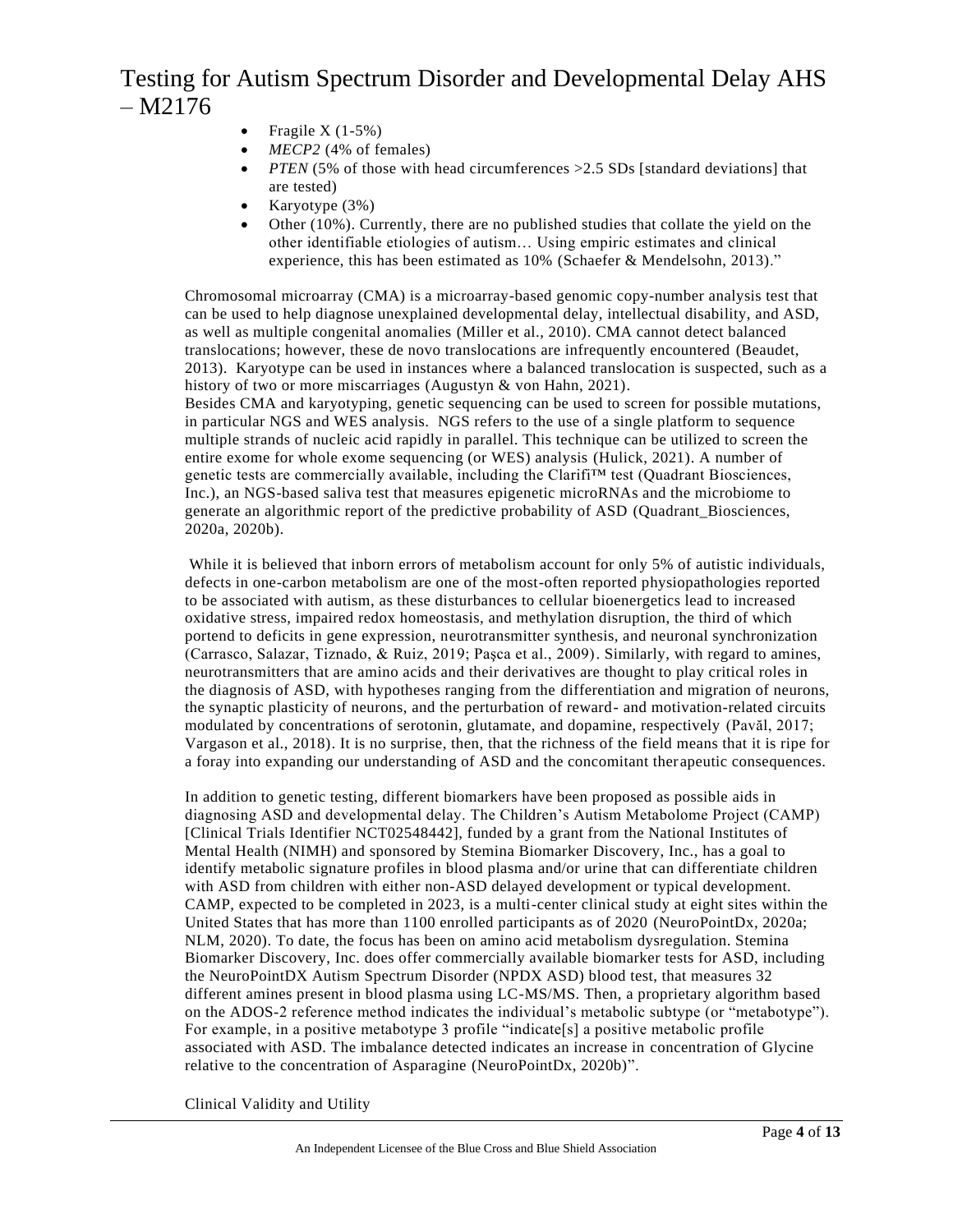Tammimies et al. (2015) compared the molecular diagnostic yield of CMA and whole exome sequencing (WES) in children ( $n = 258$ ) with ASD, split into three groups based on severity of morphology (essential, equivocal, and complex). They note that 15.8% of the children who underwent both CMA and WES testing have an identifiable genetic etiology. Statistical differences between the three morphological groups were recorded, and the "combined yield was significantly higher in the complex group when compared with the essential group (pairwise comparison,  $P = .002$ )." Individually, CMA and WES produced similar yields; for example, 4.2% of children in the essential group tested positive with CMA as compared to 3.1% undergoing WES. The authors conclude that "the molecular diagnostic yields of CMA and WES were comparable… If replicated in additional populations, these findings may inform appropriate selection of molecular diagnostic testing for children affected by ASD (Tammimies et al., 2015)." Rossi et al. (2017) performed a study of WES on 163 individuals with either ASD or autistic features, reporting that 61.9% of positive findings were *de novo* mutations. Moreover, individuals "presenting with psychiatric conditions or ataxia or paraplegia in addition to autism spectrum disorder or autistic features were significantly more likely to receive positive results compared with patients without these clinical features (95.6% vs 27.1%,  $P < 0.0001$ ; 83.3% vs 21.2%,  $P <$ 0.0001, respectively) (Rossi et al., 2017)."

Ragusa et al. (2020) evaluated 53 ASD children who were treatment-naïve and 27 unaffected controls by performing miRNA expression profiling and 16S rRNA microbiome analysis on saliva samples. Their results show an upregulation of miR-29a-3p and miR-141-3p and downregulation of miR-16-5p, miR-let-7b-50, and mi-R-451a in children with ASD. "Microbiome analysis on the same subjects revealed that *Rothia, Filifactor, Actinobacillus, Weeksellaceae, Ralstonia, Pasteurellaceae*, and *Aggregatibacter* increased their abundance in ASD patients, while *Tannerella, Moryella* and *TM7-3* decreased (Ragusa et al., 2020)." Hicks et al. (2018) performed a multi-center, cross-sectional validation study of the Clarifi™ test (Quadrant Biosciences, Inc.) using children aged  $19 - 83$  months. The individuals were divided among three groups: a control, neurotypical group  $(n=134)$ ; a group with a diagnosis of ASD  $(n=238)$ ; and a group with non-ASD developmental delay  $(n=84)$ . Randomly, prior to initiating the study, all individuals were further divided between the training and independent validation sets (82% and 18%, respectively). The training set established the RNA-based algorithm to be used to distinguish ASD and non-ASD children while the validation set was used to test the algorithm accuracy. Using the established algorithm from the training set, the authors state that the validation test "maintained an AUC of 0.88 (82% sensitivity and 88% specificity). Notably, the RNA features were implicated in physiologic processes related to ASD (axon guidance, neurotrophic signaling) (Hicks et al., 2018)." These data further supported their earlier findings from a smaller study (n=45) that 14 miRNAs "were differentially expressed in ASD subjects compared to controls ( $p \le 0.05$ ; FDR  $\le 0.15$ ) and showed more than 95 % accuracy at distinguishing subject groups in the best-fit logistic regression model (Hicks, Ignacio, Gentile, & Middleton, 2016)."

Hicks et al. (2020) also performed a multi-center study to use saliva microRNAs to differentiate children with ASD ( $n=187$ ) from peers with typical ( $n=125$ ) or non-ASD atypical development (n=69). 14 miRNAs showed differential expression, and four miRNAs "best differentiated children with ASD from children without ASD in training (area under the curve  $= 0.725$ ) and validation (area under the curve =  $0.694$ ) sets. Eight microRNAs were associated (R  $> 0.25$ , false discovery rate  $< 0.05$ ) with social affect, and 10 microRNAs were associated with restricted/repetitive behavior." The authors conclude, "Salivary microRNAs are "altered" in children with ASD and associated with levels of ASD behaviors. Salivary microRNA collection is noninvasive, identifying ASD-status with moderate accuracy. A multi-'omic' approach using additional RNA families could improve accuracy, leading to clinical application (Hicks et al., 2020)."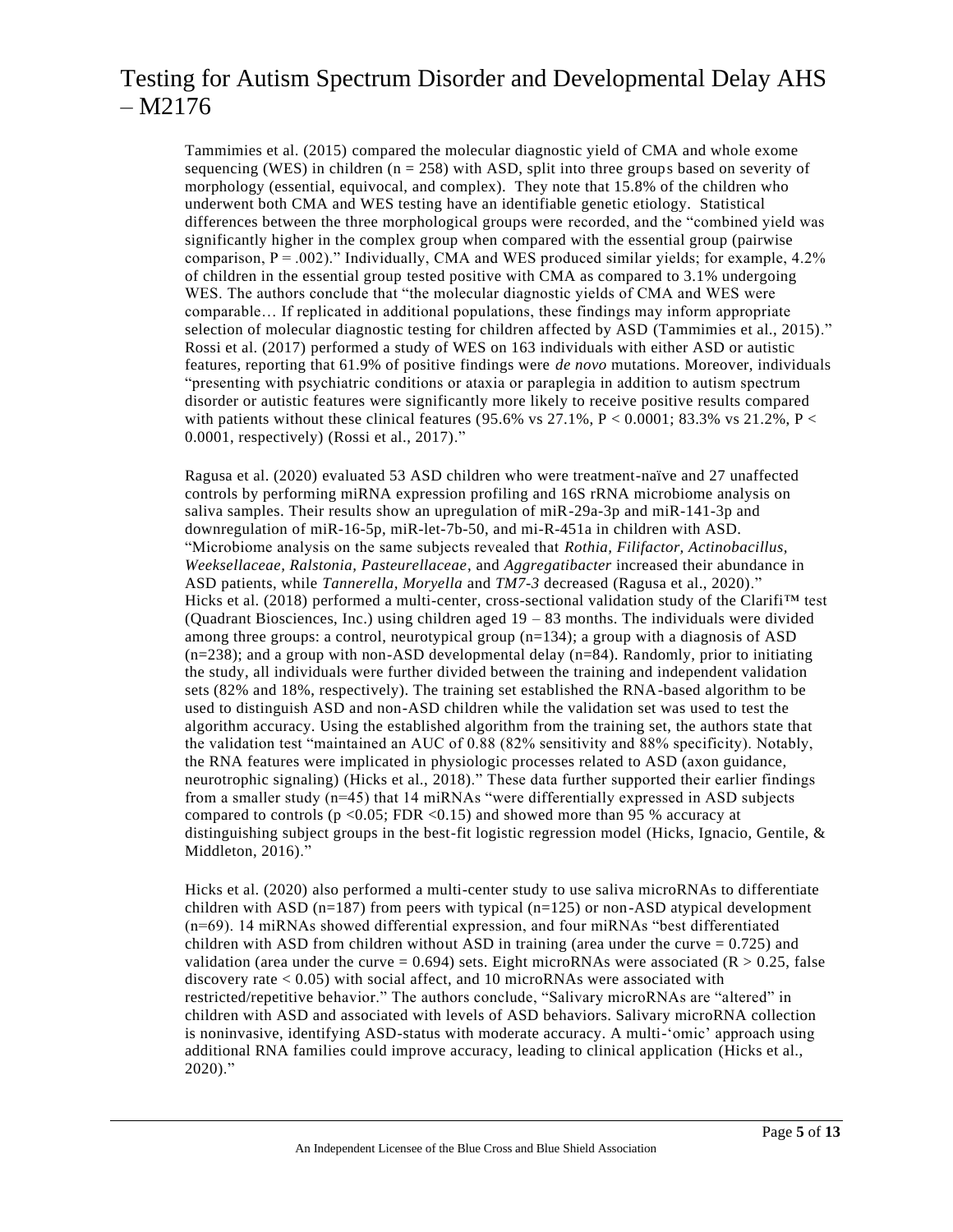László, Horváth, Eck, and Fekete (1994) reported that not only were the mean values of serotonin for autistic children higher as compared to the control group– 1.253 μmol/l and 0.88 μmol/l, respectively–but also that hyperserotonemia was detected in 20 of the 46 autistic children, corroborating a previous report of elevated levels of serum serotonin in 40% of affected children (László et al., 1994). The study also noted that in 20% (n=30) of patients lactic acidosis and hyperpyruvatemia were detected in the absence of hyperserotonemia, urging that these metabolites be explored as important targets for managing infantile autism (László et al., 1994).

A Seoul National University Bandung Hospital study that recruited 59 subjects afflicted by ASD– sorted into the affected group–and their unaffected family members (both biological parents and unaffected siblings), who comprised the unaffected group of 135 members provides greater evidence for the use of mitochondrial markers in the diagnosis of ASD (Oh, Kim, & Yoo, 2020). The measuring of carbon metabolites demonstrated that not only did the affected group boast significantly higher lactate than the unaffected group (19.79  $\pm$  11.29 vs. 13.84  $\pm$  6.12 mg/dl at  $p<0.01$ ) but also had higher lactate-to-pyruvate ratios (21.47  $\pm$  18.43 vs. 15.03  $\pm$  9.37 at p<0.05); however, what was strange was that there were no significant correlations between the parameters themselves (Oh et al., 2020). This supports previous findings that reported elevated lactate and lactate-to-pyruvate ratios in ASD individuals, and further corroborates the notion that defects in mitochondria can lead to and potentially explain neurodevelopmental disorders for their roles in both aerobic energy production and the development of neurons in the CNS (Oh et al., 2020; Paşca et al., 2009).

Moreover, another study focusing on the profile of metabolic abnormalities expected due to mitochondrial dysfunction demonstrated that in a sample of 146 Egyptian boys (73 autistic, 73 unaffected), plasma levels of lactate and serum pyruvate, lactate-to-pyruvate ratio, creatine kinase, pyruvate kinase, and LDH (glycolytic enzyme expression) were significantly higher  $(p<0.05)$  among the subjects than in the unaffected control group, while amines such as serum Lcarnitine (participating in the beta-oxidation of fatty acids) and urea were in turn lower, save for ammonia (Hassan, Desoky, Sakhr, Gabra, & Bakri, 2019). Interestingly, blood levels of all previously measured biochemical markers did not differ between mild to moderately autistic children as compared to those severely impacted except for significantly higher oxidative stress index and significantly lower antioxidant levels, suggesting that the ASD is not explicable by a singular etiology (Hassan et al., 2019).

However, though the testing of any one metric for the diagnosis of ASD seems untenable and wasteful, the use of many measurements operating in conjunction has gained traction. Dysregulation of amino acid metabolism was identified by comparing plasma metabolites from 516 children with ASD with a control group of 164 typical-development children recruited into Children's Autism Metabolome Project (CAMP) (Smith et al., 2019).Though a simple analysis of the mean concentrations of free plasma amines did not reveal meaningful differences between the ASD and healthy populations of children, the researchers reported that a combination of glutamine, glycine, and ornithine amino acid dysregulation 'metabotypes' could be used to identify a dysregulation in amino acid/branch-chained amino acid metabolism that is present in 16.7% of the CAMP ASD subjects and is detectable with a specificity of 96.3% and a PPV of 93.5%, seemingly providing the grounds for metabolic testing (Smith et al., 2019).

Arizona State University's Comprehensive Nutritional and Dietary Intervention Study, a 12 month nutritional and dietary intervention study, compared plasma amino acid concentrations between ASD and typically developed individuals. 64 study participants were on the autism spectrum and 49 acted as age- and gender-matched typical-development (TD) controls. In the clinical study, a total of 42 plasma amino acids and related metabolites were measured, including the 9 essential and 11 non-essential amino acids as well as 22 secondary amino acids and amino acid metabolites (Vargason et al., 2018). However, even given the comprehensiveness of the study, at most could be said was that the results "indicate possibly elevated concentrations of glutamate, hydroxyproline, and serine in the plasma of individuals with ASD' but ultimately that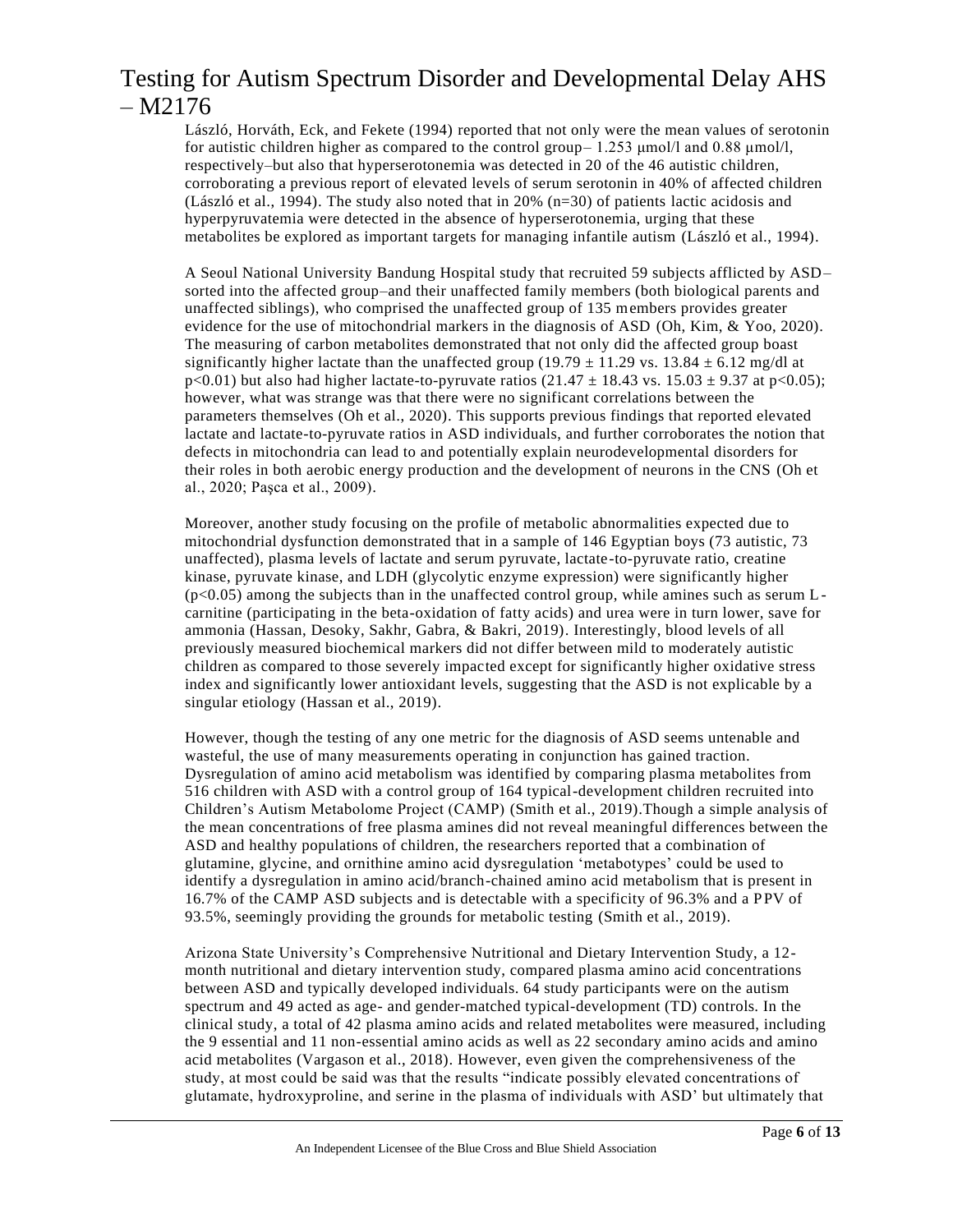"clear discrimination of the cohorts [ASD and TD cohorts] was not possible using these data", suggesting that the measurements themselves are less significant than previously anticipated (Vargason et al., 2018). However, a 2011 study in Arizona analyzed concentrations of 41 amino acids and amino acid metabolites in the plasma of 55 children with ASD and 44 TD children and detected significantly elevated glutamate and significantly decreased tryptophan in the ASD cohort (Adams et al., 2011). Similarly, a 2016 Chinese study reported that glutamate in the plasma of 51 children with ASD and 51 controls were significantly higher in the children with ASD consistent with the Arizona study (Cai, Ding, Zhang, Xue, & Wang, 2016). Therefore, aside from a singular common amino acid, the findings contradict other studies focusing on plasma amino acid measurements in ASD individuals that exalt and exhort it for its purported potential.

LaBianca et al. (2021) conducted a study on the relation between copy number variants (CNVs) and polygenic risk scores (PRS) on the extent of care needed for families with histories of autism and/or attention-deficit hyperactivity disorder (ADHD). They estimated that among a sample of 39 families, the overall variance explained by "known, rare, CNVs and SCZ [schizophrenia] PRS from common SNP [single nucleotide polymorphisms] to be 10% in comorbid ASD and ADHD." There was also a greater burden of both rare CNVs and SCZ PRS among adult ASD and/or ADHD patients with sustained needs of specialist care than unaffected relatives and any other relatives with mental health disorder. Although the study had a small sample size, having this application of CNVs and PRS can eventually predict care and benefit other families with ASD and/or ADHD, as well as assist in clinical decision making. Furthermore, CNV can be connected to autistic phenotypes. In a study by Chawner et al. (2021), they found that based on clinical cutoffs, four different genetic variant groups had differences in autism severity, IQ, and autism subdomain profiles, with a "substantial variability in phenotypic outcome within ind ividual genetic variant groups" (74%-97%), with low variability between groups (1%-21% based on trait). For carriers, 54% with one of four CNVs that did not meet "full autism diagnostic criteria" still had "elevated levels of autistic traits." Collectively, these studies demonstrate that not only can CNVs render predictive value in treatment planning, but also understanding of presentation.

Genetic testing also yields pathogenic benefit. In a retrospective chart review by Harris, Sideridis, Barbaresi, and Harstad (2020) on 500 toddlers diagnosed with ASD per the *Diagnostic and Statistical Manual of Mental Disorders, Fifth Edition*, 59.8% completed genetic testing, with 12.0% yielding pathogenic findings from CMA and fragile X testing. The most common CNVs in this sample were "deletions or duplications on 15q ( $n=10$ ) and 22q ( $n=2$ ). Among subjects with fragile X findings, there were 3 full mutations, 3 pre mutations, 2 intermediate or "grey zone" mutations, and 1 patient with mosaicism." These pathogenic findings also impacted medical recommendations 72.2% of those patients, showing how understanding pathogenesis in the setting of ASD can extend into not only identifying potential pathology but also clinical care once again.

#### **Guidelines and Recommendations**

### **American Academy of Pediatrics (AAP) (Hyman et al., 2020)**

In 2020, the American Academy of Pediatrics released extensive guidelines pertaining to the identification, evaluation, and management of children with ASD. The AAP notes, "The reported prevalence of children with ASD has increased over time… This increase may be attributable to several factors, including broadening in the diagnostic criteria with ongoing revisions of the *Diagnostic and Statistical Manual of Mental Disorders* (DSM), the more inclusive definition of pervasive developmental disorder with the adoption of the *Diagnostic and Statistical Manual of Mental Disorders, Fourth Edition* (DSM-IV) in 1994, increased public awareness of the disorder and its symptoms, recommendations for universal screening for ASD, and increased availability of early intervention and school-based services for children with ASD." The AAP goes on to explicitly recommend "screening all children for symptoms of ASD through a combination of developmental surveillance at all visits and standardized autism-specific screening tests at 18 and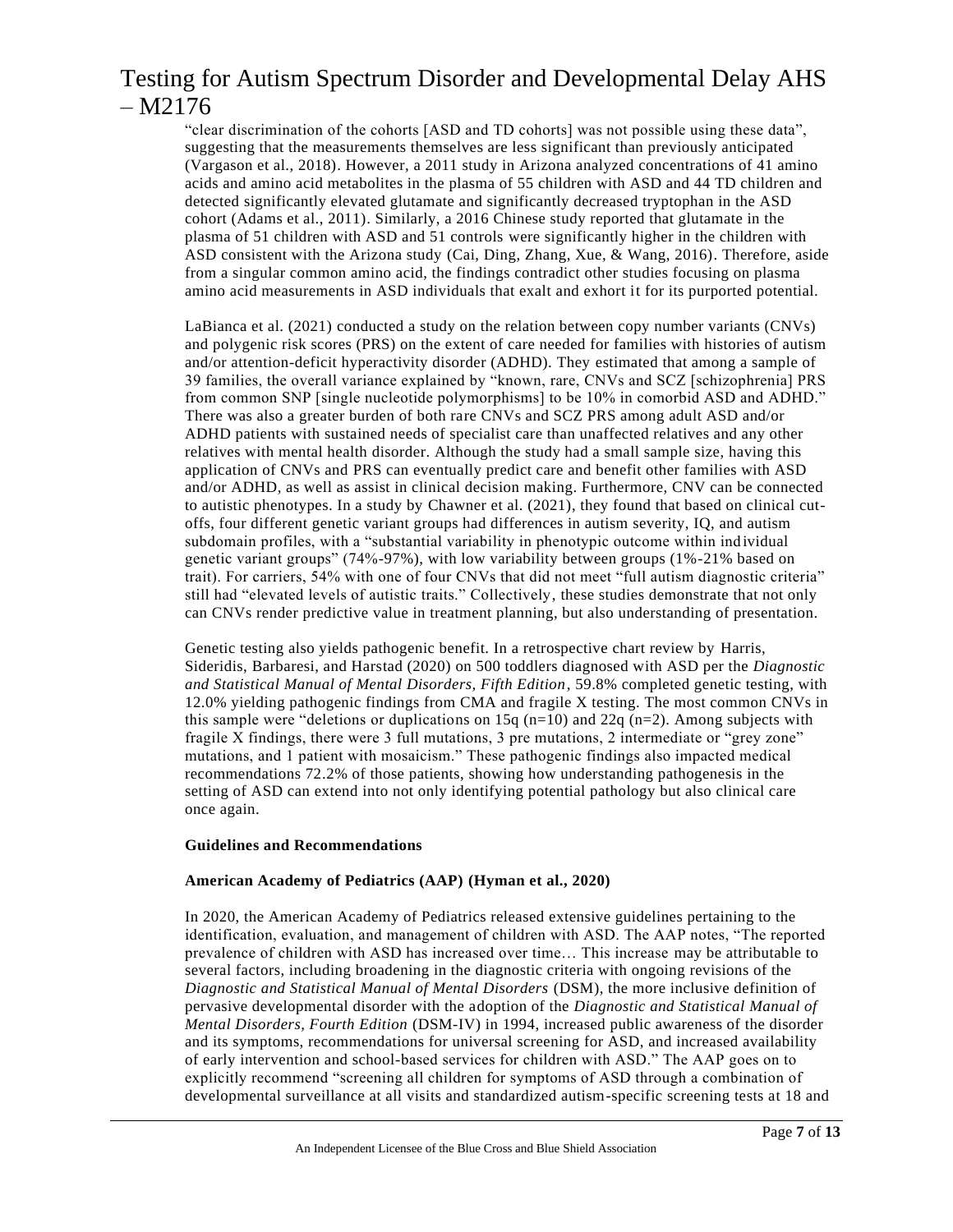24 months of age in their primary care visits because children with ASD can be identified as toddlers, and early intervention can and does influence outcomes. This autism-specific screening complements the recommended general developmental screening at 9, 18, and 30 months of age." They also recommend the use of the "Learn the Signs. Act Early" parent resources developed by the Centers for Disease Control and Prevention (CDC). Screening varies by age group, and screening results are not diagnostic. The results are to aid the primary care provider in identifying children who may require additional evaluation. For children younger than 18 months, the M-CHAT is the most studied tool, and the AAP notes that parent-administered questionnaires, such as the Communication and Symbolic Behavior Scales Development Profile and the Infant and Toddler Checklist, have been used to screen children as young as 12-months old. For children 18 to 30-months old, the most used screening tool is either the M-CHAT or M-CHAT-R/F (Modified Checklist for Autism in Toddlers, Revised with Follow-Up Questions). For children older than 30 months, "there are no validated screening tools available for use in pediatric practice, nor are there current recommendations by the AAP for universal screening for ASD in that age group (Hyman et al., 2020)."

Once a child has been determined to be at risk for ASD, the child should see a specialist, such as a neurodevelopmental or developmental/behavioral pediatrician, psychologist, neurologist, or a psychiatrist for a diagnostic evaluation. "At this time, there are no laboratory tests that can be used to make a diagnosis of ASD, so careful review of the child's behavioral history and direct observation of symptoms are necessary… Formal assessment of language, cognitive, and adaptive abilities and sensory status is an important component of the diagnostic process (Hyman et al., 2020)." The specialist may use questionnaire tools, such as the SCQ or Social Responsiveness Scale (SRS), or behavioral assessments, such as the Diagnostic Interview for Social and Communication Disorders (DISCO) or Child Behavior Checklist.

Concerning genetic testing, the AAP states that "[g]enetic evaluation should be recommended and offered to all families as part of the etiologic workup", and they provide a stepwise general approach as a practical guideline.

- 1. "Consider referral for pediatric genetics evaluation
- 2. Comprehensive history (including 3-generation family history with emphasis on individuals with ASD and other developmental, behavioral and/or psychiatric, and neurologic diagnoses)
	- a. Physical examination (including dysmorphology, growth parameters [including head circumference], and skin examination)
		- i.If syndrome diagnosis or metabolic disorder is suspected, go back to step 1 (genetics and/or metabolism referral) and/or order the appropriate targeted testing)
		- ii. Otherwise, proceed to step 3
- 3. Laboratory studies
	- a. Discuss and offer CMA analysis
	- b. Discuss and offer fragile X analysis; if family history is suggestive of sex-linked intellectual disabilities, refer to genetics for additional testing
	- c. If a patient is a girl, consider evaluation for Rett syndrome, MECP2 testing
	- d. If these studies do not reveal the etiology, proceed to step 4
- 4. Consider referral to genetics, workup might include WES (Hyman et al., 2020)."

Regarding the use of potential biomarkers for ASD, AAP states, "Although some studies have attempted to differentiate people with and without ASD on the basis of differences in laboratory profiles of platelet serotonin, plasma melatonin, urine melatonin sulfate, redo status, placental trophoblast inclusions, and immune function, currently no diagnostic laboratory tests have been approved for ASD. To date, none of these potential biomarkers under study has sufficient evidence to be recommended (Hyman et al., 2020)." AAP also notes, "The yield of routine metabolic testing for children with ASD is low and not recommended for regular use." However,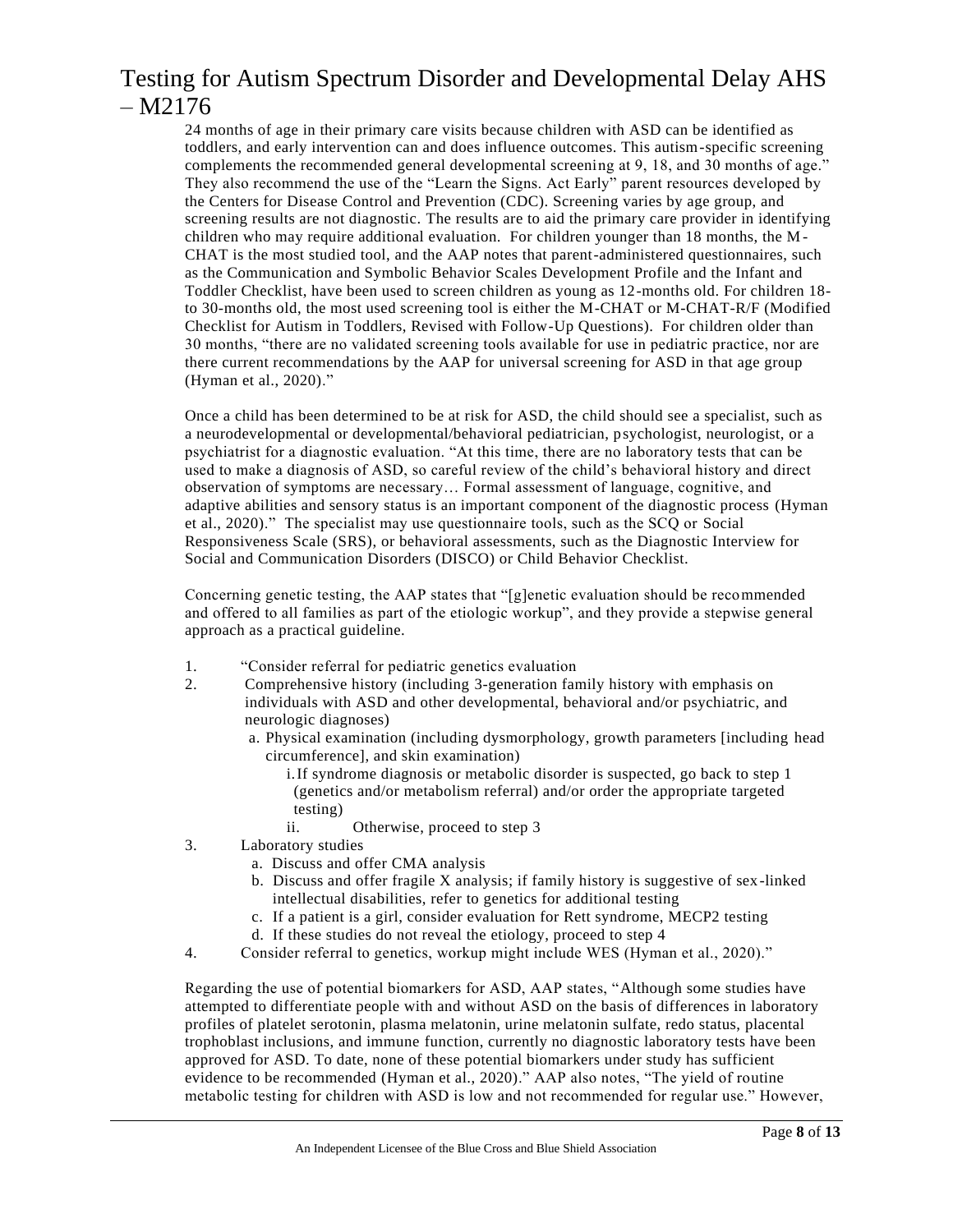they do note that there are uncommon metabolic disorders that may "rarely" be associated with ASD that may require necessary work-up. These can include metabolic disorders involving amino acids, carnitine, folate, and cholesterol, for example.

### **U.S. Preventive Services Task Force (USPSTF) (Siu et al., 2016)**

The USPSTF, in 2016, concluded "that the current evidence is insufficient to assess the balance of benefits and harms of screening for ASD in young children for whom no concerns of ASD have been raised by their parents or a clinician (Siu et al., 2016)." Within this evaluation, the USPSTF did not address either genetic testing or the potential use of biomarkers for screening ASD. This guideline is currently being updated as of June 4, 2021.

**The International Standard Cytogenomic Array (ISCA) Consortium (Miller et al., 2010)**

In 2010, the ISCA released a consensus statement that chromosomal microarray is a first-tier diagnostic test for individuals with developmental disabilities and delays, including individuals with ASD. The ISCA "strongly supports the use of CMA in place of G-banded karyotyping as the first-tier cytogenetic diagnostic test for patients with DD/ID, ASD, or MCA. G-banded karyotype analysis should be reserved for patients with obvious chromosomal syndromes (e.g. Down syndrome), a family history of chromosomal rearrangement, or a history of multiple miscarriages (Miller et al., 2010)."

### **American Academy of Child and Adolescent Psychiatry (AACAP) (Volkmar et al., 2014)**

Within the 2014 AACAP guidelines, they recommend that "clinicians should coordinate an appropriate multidisciplinary assessment of children with ASD… All children with ASD should have a medical assessment, which typically includes physical examination, a hearing screen, a Wood's lamp examination for signs of tuberous sclerosis, and genetic testing, which may include G-banded karyotype, fragile X testing, or chromosomal microarray (Volkmar et al., 2014)."

### **Centers for Disease Control and Prevention (CDC, 2020)**

The CDC website for recommendations and guidelines for ASD supports the guidelines of the American Academy of Pediatrics (AAP).

#### **American College of Medical Genetics and Genomics (ACMG) (Schaefer & Mendelsohn, 2013)**

Within the 2013 ACMG guidelines, they recommend that a genetic consultation be offered to all individuals with ASD as well as their families. They also recommend the use of a tiered genetic diagnostic evaluation, consisting of the following:

- "First tier
	- o Three-generation family history with pedigree analysis
	- o Initial evaluation to identify known syndromes or associated conditions
		- Examination with special attention to dysmorphic features
		- If specific syndromic diagnosis is suspected, proceed with targeted testing
		- If appropriate clinical indicators present, perform metabolic and/or mitochondrial testing (alternatively, consider a referral to a metabolic specialist)
	- o Chromosomal microarray: oligonucleotide array-comparative genomic hybridization or single-nucleotide polymorphism array
	- o DNA testing for fragile X (to be performed routinely for male patients only)<sup>a</sup>
	- Second tier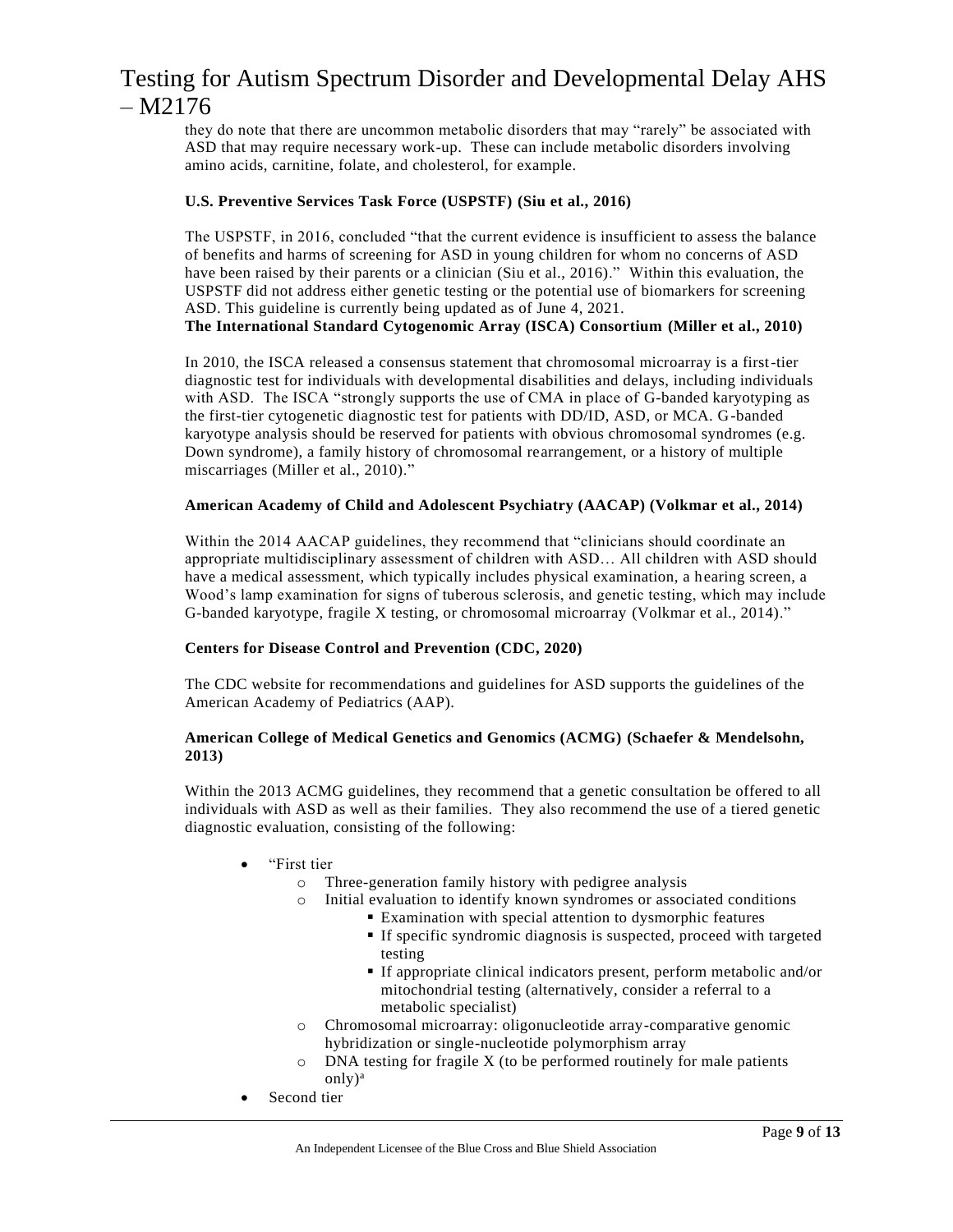- o *MECP2* sequencing to be performed for all females with ASDs
- o *MECP2* duplication testing in males, if phenotype is suggestive
- o *PTEN* testing only if the head circumference is 2.5 SD above the mean
- o Brain magnetic resonance imagining only in the presence of specific indicators (e.g., microcephaly, regression, seizures, and history of stupor/coma)

 $a<sup>a</sup>DNA testing for fragile X in females if indicators present (e.g., family history and phenotype)$ (Schaefer & Mendelsohn, 2013)."

### **National Institute for Health and Care Excellence (NICE, 2017)**

Concerning genetic testing in the NICE guidelines, they state, "Do not routinely perform any medical investigations as part of an autism diagnostic assessment, but consider the following in individual circumstances and based on physical examination, clinical judgment and the child or young person's profile: genetic tests, as recommended by your regional genetics centre, if there are specific dysmorphic features, congenital anomalies and/or evidence of a learning (intellectual) disability…. (NICE, 2017)"

### **Applicable Federal Regulations**

A search of the FDA device database on 10/7/2021 using the term "autism" yielded 0 results. Many labs have developed specific tests that they must validate and perform in house. These laboratory-developed tests (LDTs) are regulated by the Centers for Medicare and Medicaid (CMS) as high-complexity tests under the Clinical Laboratory Improvement Amendments of 1988 (CLIA '88). As an LDT, the U. S. Food and Drug Administration has not approved or cleared this test; however, FDA clearance or approval is not currently required for clinical use.

### **Billing/Coding/Physician Documentation Information**

This policy may apply to the following codes. Inclusion of a code in this section does not guarantee that it will be reimbursed. For further information on reimbursement guidelines, please see Administrative Policies on the Blue Cross Blue Shield of North Carolina web site at www.bcbsnc.com. They are listed in the Category Search on the Medical Policy search page.

*Applicable service codes: 81470, 81471, 0063U, 0170U, 0263U*

BCBSNC may request medical records for determination of medical necessity. When medical records are requested, letters of support and/or explanation are often useful, but are not sufficient documentation unless all specific information needed to make a medical necessity determination is included.

### **Scientific Background and Reference Sources**

AAN. (2014, 08/09/2014). SCREENING AND DIAGNOSIS OF AUTISM. Retrieved from <https://www.aan.com/Guidelines/home/GuidelineDetail/33>

Adams, J. B., Audhya, T., McDonough-Means, S., Rubin, R. A., Quig, D., Geis, E., . . . Lee, W. (2011). Nutritional and metabolic status of children with autism vs. neurotypical children, and the association with autism severity. *Nutr Metab (Lond), 8*(1), 34. doi:10.1186/1743-7075-8-34 Augustyn, M. (2020, May 4). Autism spectrum disorder: Terminology, epidemiology, and pathogenesis. *UpToDate*. Retrieved from [https://www.uptodate.com/contents/autism-spectrum](https://www.uptodate.com/contents/autism-spectrum-disorder-terminology-epidemiology-and-pathogenesis)[disorder-terminology-epidemiology-and-pathogenesis](https://www.uptodate.com/contents/autism-spectrum-disorder-terminology-epidemiology-and-pathogenesis)

Augustyn, M., & von Hahn, L. E. (2021, July 8). Autism spectrum disorder: Evaluation and diagnosis. *UpToDate.* Retrieved from [https://www.uptodate.com/contents/autism-spectrum](https://www.uptodate.com/contents/autism-spectrum-disorder-evaluation-and-diagnosis)[disorder-evaluation-and-diagnosis](https://www.uptodate.com/contents/autism-spectrum-disorder-evaluation-and-diagnosis)

Beaudet, A. L. (2013). The utility of chromosomal microarray analysis in developmental and behavioral pediatrics. *Child Dev, 84*(1), 121-132. doi:10.1111/cdev.12050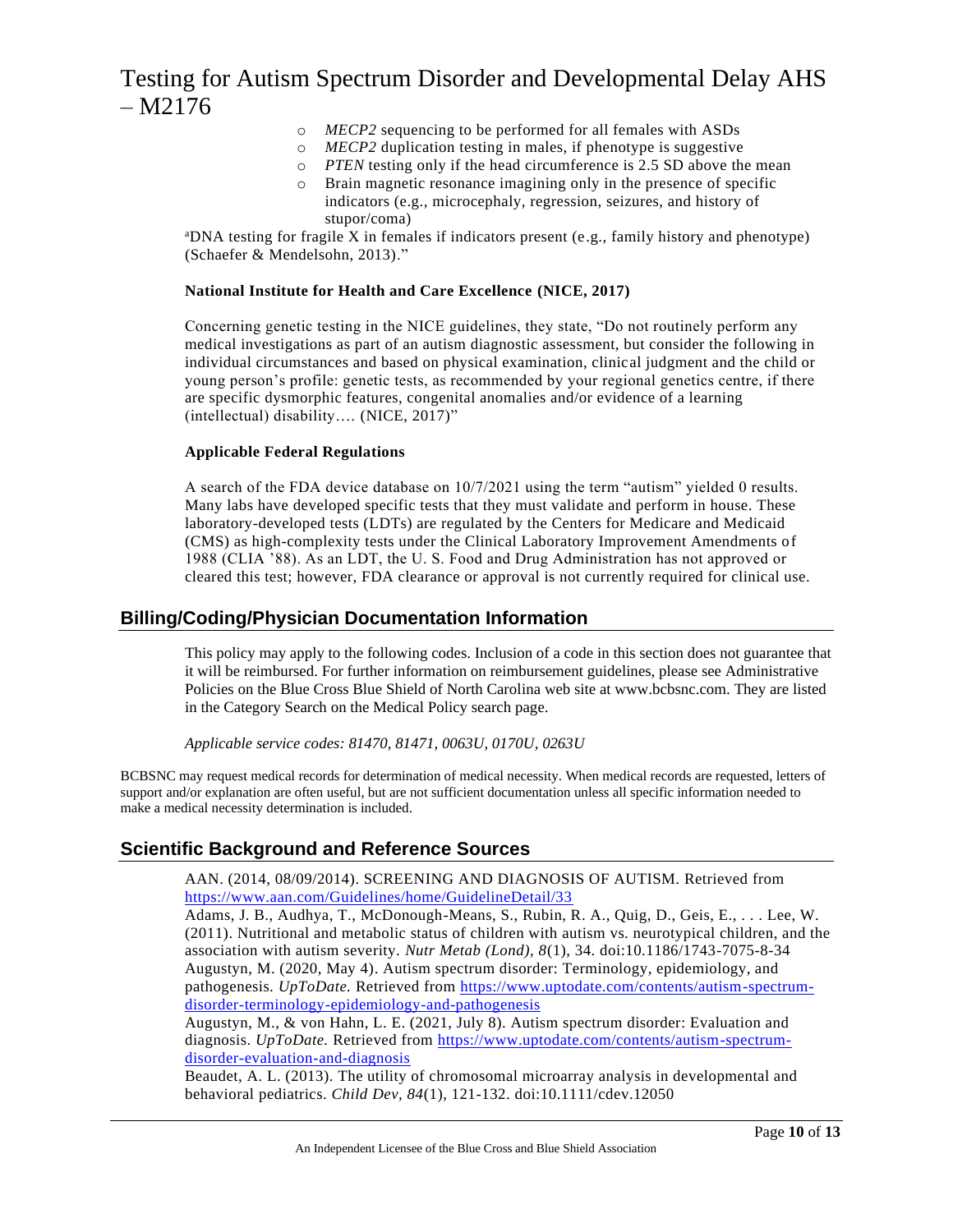Cai, J., Ding, L., Zhang, J. S., Xue, J., & Wang, L. Z. (2016). Elevated plasma levels of glutamate in children with autism spectrum disorders. *Neuroreport, 27*(4), 272-276. doi:10.1097/wnr.0000000000000532

Carrasco, M., Salazar, C., Tiznado, W., & Ruiz, L. M. (2019). Alterations of Mitochondrial Biology in the Oral Mucosa of Chilean Children with Autism Spectrum Disorder (ASD). *Cells, 8*(4), 367. doi[:https://doi.org/10.3390/cells8040367](https://doi.org/10.3390/cells8040367)

CDC. (2020, December 1). Recommendations and Guidelines. Retrieved from <https://www.cdc.gov/ncbddd/autism/hcp-recommendations.html>

Chawner, S. J. R. A., Doherty, J. L., Anney, R. J. L., Antshel, K. M., Bearden, C. E., Bernier, R., . . . van den Bree, M. B. M. (2021). A Genetics-First Approach to Dissecting the Heterogeneity of Autism: Phenotypic Comparison of Autism Risk Copy Number Variants. *The American journal of psychiatry, 178*(1), 77-86. doi:10.1176/appi.ajp.2020.20010015

Hallmayer, J., Spiker, D., Lotspeich, L., McMahon, W. M., Petersen, P. B., Nicholas, P., . . . Ciaranello, R. D. (1996). Male-to-male transmission in extended pedigrees with multiple cases of autism. *Am J Med Genet, 67*(1), 13-18. doi:10.1002/(sici)1096-8628(19960216)67:1<13::Aidajmg2>3.0.Co;2-t

Harris, H. K., Sideridis, G. D., Barbaresi, W. J., & Harstad, E. (2020). Pathogenic Yield of Genetic Testing in Autism Spectrum Disorder. *Pediatrics, 146*(4), e20193211. doi:10.1542/peds.2019-3211

Hassan, M. H., Desoky, T., Sakhr, H. M., Gabra, R. H., & Bakri, A. H. (2019). Possible Metabolic Alterations among Autistic Male Children: Clinical and Biochemical Approaches. *Journal of Molecular Neuroscience, 67*(2), 204-216. doi:10.1007/s12031-018-1225-9 Hicks, S. D., Carpenter, R. L., Wagner, K. E., Pauley, R., Barros, M., Tierney-Aves, C., . . .

Middleton, F. A. (2020). Saliva MicroRNA Differentiates Children With Autism From Peers With Typical and Atypical Development. *J Am Acad Child Adolesc Psychiatry, 59*(2), 296-308. doi:10.1016/j.jaac.2019.03.017

Hicks, S. D., Ignacio, C., Gentile, K., & Middleton, F. A. (2016). Salivary miRNA profiles identify children with autism spectrum disorder, correlate with adaptive behavior, and implicate ASD candidate genes involved in neurodevelopment. *BMC Pediatr, 16*, 52. doi:10.1186/s12887- 016-0586-x

Hicks, S. D., Rajan, A. T., Wagner, K. E., Barns, S., Carpenter, R. L., & Middleton, F. A. (2018). Validation of a Salivary RNA Test for Childhood Autism Spectrum Disorder. *Front Genet, 9*, 534. doi:10.3389/fgene.2018.00534

Hulick, P. (2021, September 14). Next-generation DNA sequencing (NGS): Principles and clinical applications. Retrieved from [https://www.uptodate.com/contents/next-generation-dna](https://www.uptodate.com/contents/next-generation-dna-sequencing-ngs-principles-and-clinical-applications)[sequencing-ngs-principles-and-clinical-applications](https://www.uptodate.com/contents/next-generation-dna-sequencing-ngs-principles-and-clinical-applications)

Hyman, S. L., Levy, S. E., & Myers, S. M. (2020). Identification, Evaluation, and Management of Children With Autism Spectrum Disorder. *Pediatrics, 145*(1). doi:10.1542/peds.2019-3447 Ivanov, H. Y., Stoyanova, V. K., Popov, N. T., & Vachev, T. I. (2015). Autism Spectrum Disorder - A Complex Genetic Disorder. *Folia Med (Plovdiv), 57*(1), 19-28. doi:10.1515/folmed-2015-0015

LaBianca, S., LaBianca, J., Pagsberg, A. K., Jakobsen, K. D., Appadurai, V., Buil, A., & Werge, T. (2021). Copy Number Variants and Polygenic Risk Scores Predict Need of Care in Autism and/or ADHD Families. *J Autism Dev Disord, 51*(1), 276-285. doi:10.1007/s10803-020-04552-x László, A., Horváth, E., Eck, E., & Fekete, M. (1994). Serum serotonin, lactate and pyruvate levels in infantile autistic children. *Clinica Chimica Acta, 229*(1-2), 205-207. doi[:https://doi.org/10.1016/0009-8981\(94\)90243-7](https://doi.org/10.1016/0009-8981(94)90243-7)

Lord, C., Elsabbagh, M., Baird, G., & Veenstra-Vanderweele, J. (2018). Autism spectrum disorder. *Lancet, 392*(10146), 508-520. doi:10.1016/s0140-6736(18)31129-2

Lyall, K., Croen, L., Daniels, J., Fallin, M. D., Ladd-Acosta, C., Lee, B. K., . . . Newschaffer, C. (2017). The Changing Epidemiology of Autism Spectrum Disorders. *Annu Rev Public Health, 38*, 81-102. doi:10.1146/annurev-publhealth-031816-044318

Masi, A., DeMayo, M. M., Glozier, N., & Guastella, A. J. (2017). An Overview of Autism Spectrum Disorder, Heterogeneity and Treatment Options. *Neurosci Bull, 33*(2), 183-193. doi:10.1007/s12264-017-0100-y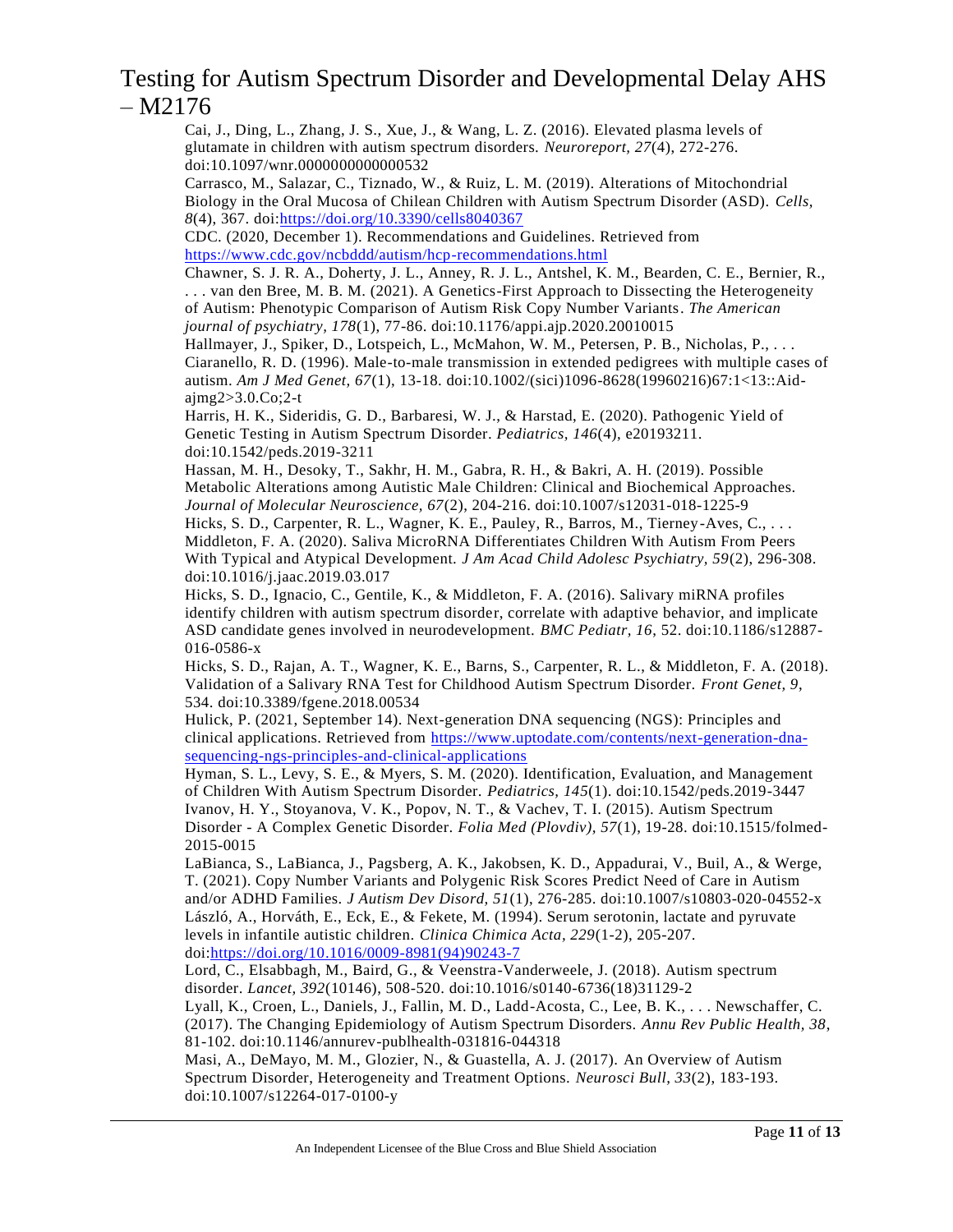Miller, D. T., Adam, M. P., Aradhya, S., Biesecker, L. G., Brothman, A. R., Carter, N. P., ... Ledbetter, D. H. (2010). Consensus statement: chromosomal microarray is a first-tier clinical diagnostic test for individuals with developmental disabilities or congenital anomalies. *Am J Hum Genet, 86*(5), 749-764. doi:10.1016/j.ajhg.2010.04.006

Muhle, R., Trentacoste, S. V., & Rapin, I. (2004). The genetics of autism. *Pediatrics, 113*(5), e472-486. doi:10.1542/peds.113.5.e472

Muhle, R. A., Reed, H. E., Stratigos, K. A., & Veenstra-VanderWeele, J. (2018). The Emerging Clinical Neuroscience of Autism Spectrum Disorder: A Review. *JAMA Psychiatry, 75*(5), 514- 523. doi:10.1001/jamapsychiatry.2017.4685

NeuroPointDx. (2020a). Autism Clinical Studies. Retrieved from

<https://neuropointdx.com/studies/>

NeuroPointDx. (2020b). Understanding NPDX ASD Test Results. Retrieved from <https://neuropointdx.com/providers/understanding-the-results/>

NICE. (2017, 12/20/2017). Autism spectrum disorder in under 19s: recognition, referral and diagnosis. Retrieved from<https://www.nice.org.uk/guidance/cg128/chapter/Recommendations> NLM. (2020, 06/29/2020). ClinicalTrials.gov: Children's Autism Metabolome Project (CAMP01). Retrieved from<https://clinicaltrials.gov/ct2/show/NCT02548442>

Oh, M., Kim, S. A., & Yoo, H. J. (2020). Higher Lactate Level and Lactate-to-Pyruvate Ratio in Autism Spectrum Disorder. *Exp Neurobiol, 29*(4), 314-322. doi:10.5607/en20030

Paşca, S. P., Dronca, E., Kaucsár, T., Crǎciun, E. C., Endreffy, E., Ferencz, B. K., . . . Dronca, M. (2009). One carbon metabolism disturbances and the C677T MTHFR gene polymorphism in children with autism spectrum disorders. *Journal of Cellular and Molecular Medicine, 13*(10), 4229-4238. doi:10.1111/j.1582-4934.2008.00463.x

Pavăl, D. (2017). A Dopamine Hypothesis of Autism Spectrum Disorder. *Developmental Neuroscience, 39*(5), 355-360. doi:10.1159/000478725

Persico, A. M., Ricciardello, A., & Cucinotta, F. (2019). The psychopharmacology of autism spectrum disorder and Rett syndrome. *Handb Clin Neurol, 165*, 391-414. doi:10.1016/b978-0- 444-64012-3.00024-1

Quadrant\_Biosciences. (2020a). Clarifi(tm): Healthcare Providers. Retrieved from <https://www.clarifiasd.com/health-care-providers/>

Quadrant\_Biosciences. (2020b). Clarifi(tm): Our Science. Retrieved from <https://www.clarifiasd.com/our-science/>

Ragusa, M., Santagati, M., Mirabella, F., Lauretta, G., Cirnigliaro, M., Brex, D., . . . Purrello, M. (2020). Potential Associations Among Alteration of Salivary miRNAs, Saliva Microbiome Structure, and Cognitive Impairments in Autistic Children. *Int J Mol Sci, 21*(17). doi:10.3390/ijms21176203

Ramaswami, G., & Geschwind, D. H. (2018). Genetics of autism spectrum disorder. *Handb Clin Neurol, 147*, 321-329. doi:10.1016/b978-0-444-63233-3.00021-x

Rossi, M., El-Khechen, D., Black, M. H., Farwell Hagman, K. D., Tang, S., & Powis, Z. (2017). Outcomes of Diagnostic Exome Sequencing in Patients With Diagnosed or Suspected Autism Spectrum Disorders. *Pediatr Neurol, 70*, 34-43.e32. doi:10.1016/j.pediatrneurol.2017.01.033 Schaefer, G. B., & Mendelsohn, N. J. (2013). Clinical genetics evaluation in identifying the etiology of autism spectrum disorders: 2013 guideline revisions. *Genet Med, 15*(5), 399-407. doi:10.1038/gim.2013.32

Siu, A. L., Bibbins-Domingo, K., Grossman, D. C., Baumann, L. C., Davidson, K. W., Ebell, M., . . . Pignone, M. P. (2016). Screening for Autism Spectrum Disorder in Young Children: US Preventive Services Task Force Recommendation Statement. *JAMA, 315*(7), 691-696. doi:10.1001/jama.2016.0018

Smith, A. M., King, J. J., West, P. R., Ludwig, M. A., Donley, E. L. R., Burrier, R. E., & Amaral, D. G. (2019). Amino Acid Dysregulation Metabotypes: Potential Biomarkers for Diagnosis and Individualized Treatment for Subtypes of Autism Spectrum Disorder. *Biol Psychiatry, 85*(4), 345-354. doi:10.1016/j.biopsych.2018.08.016

Tammimies, K., Marshall, C. R., Walker, S., Kaur, G., Thiruvahindrapuram, B., Lionel, A. C., . . . Fernandez, B. A. (2015). Molecular Diagnostic Yield of Chromosomal Microarray Analysis and